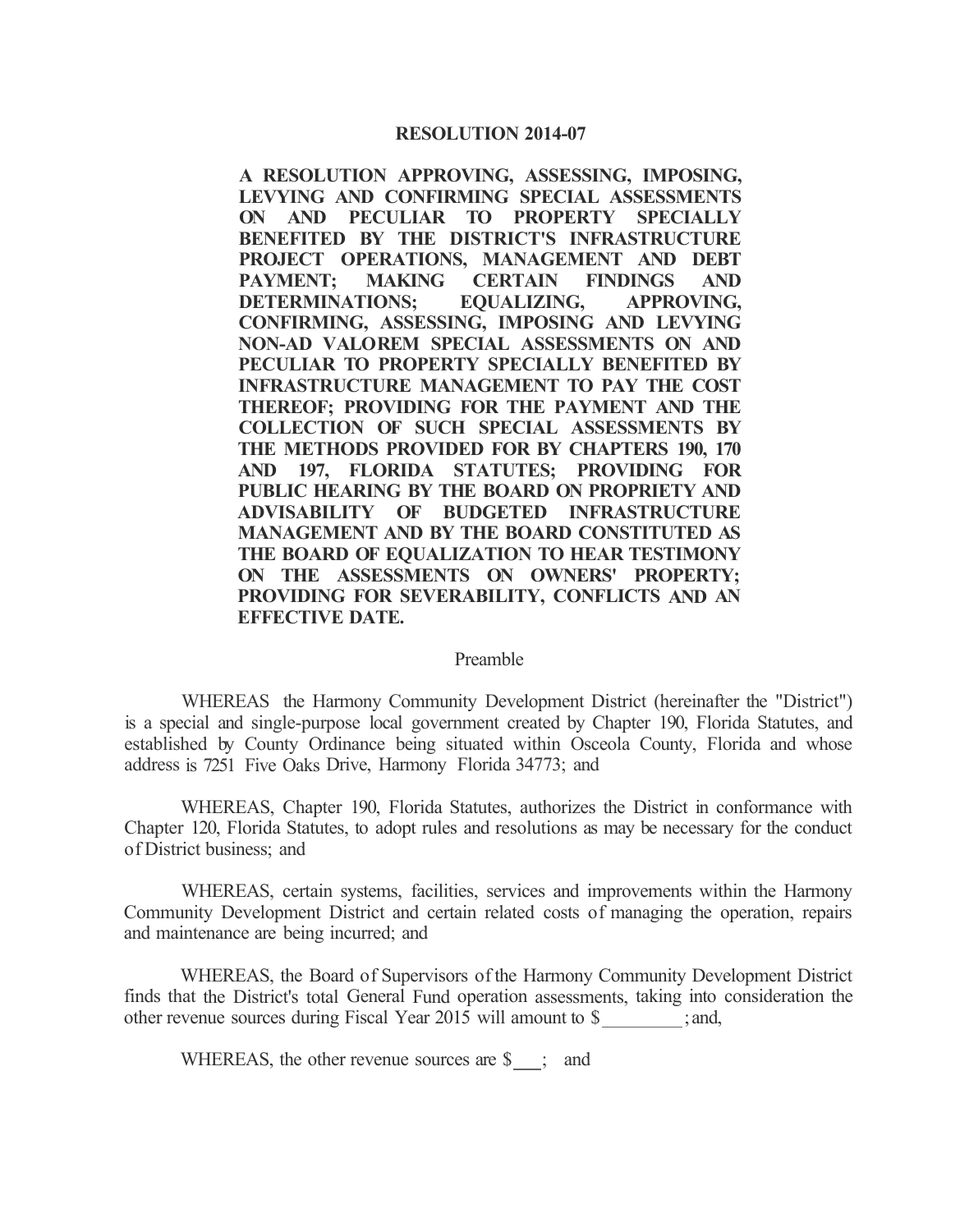WHEREAS, the Board of Supervisors of the Harmony Community Development District finds the District's Debt Service Fund Assessment during Fiscal Year 2015 will amount to \$ ;and

WHEREAS, the Board of Supervisors of the Harmony Community Development District finds that the Debt Service Fund relates to systems and facilities which provide special benefits peculiar to certain property within the District based on the applicable assessment methodology; which is on file with the District Manager; and

WHEREAS, the Board of Supervisors of the Harmony Community Development District finds that the non-ad valorem special assessments it imposes and levies by this Resolution for operations and maintenance for debt amortization on the parcels of property involved will reimburse the District for certain special and peculiar benefits received by the property flowing from the maintenance of the systems, facilities and services apportioned in a manner that is fair and reasonable, in accordance with the applicable assessment methodology; and

WHEREAS, the District Board understands that while this Resolution imposes and levies only the maintenance assessments for 2015, the Chair ofthe District or the designee ofthe Chair, shall certify a total Non-Ad Valorem Assessment Roll in a timely manner to the State Constitution's Tax Collector in and for the Osceola County political subdivision for collection to include all assessments imposed, levied and approved by the District on the property including those for debt service as well as for special maintenance assessments using the uniform methodology; and

WHEREAS, the District Board understands further that all assessments collected by the District Manager shall not be pursuant to the uniform methodology; and

WHEREAS, notice of this Board meeting and Public Hearing was given by publication and also by US Mail written to all property owners pursuant to law; and

WHEREAS, the approved 2014-2015 Budget was adopted by the Board on August 28, 2014; and

WHEREAS, the noticed proposed operations and maintenance assessments and debt assessments are based upon and consistent with that certain Assessment Methodology adopted and used by the Board on  $\alpha$  as confirmed by the Board on August 28, 2014;and

WHEREAS, the Board conducted the noticed Public Hearing on the propriety and advisability of the proposed increased assessments to pay for infrastructure management and the Public Hearing, sitting as the Board of Equalization, on any complaints and testimony by owners on the assessments on their property.

> **NOW, THEREFORE, BE IT RESOLVED BY THE BOARD OF SUPERVISORS OF THE HARMONY COMMUNITY DEVELOPMENT DISTRICT OF OSCEOLA COUNTY, FLORIDA;**